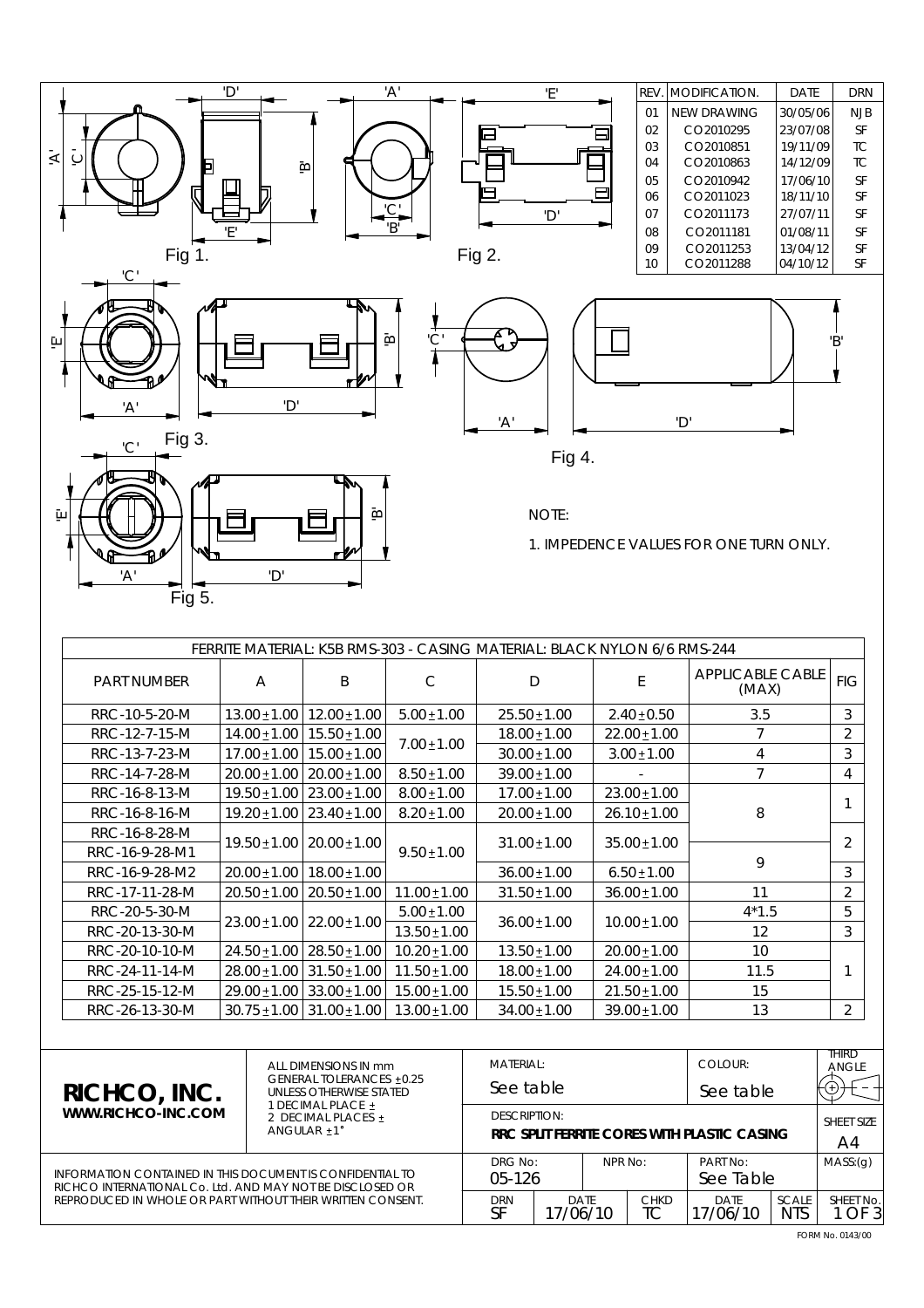| NOTE:<br>1. IMPEDENCE VALUES FOR ONE TURN ONLY.                                                                                                                                             |                                                                                                                          | REV.<br>01<br>02<br>03<br>04<br>05<br>06<br>07<br>08<br>09<br>10                                                          | MODIFICATION<br>DATE<br><b>DRN</b><br>NEW DRAWING 30/05/06 NJB<br>CO2010295 23/07/08 SF<br>CO2010295<br>CO2010851<br>19/11/09<br>TC<br>CO2010863<br>CO2010942<br>TC<br>14/12/09<br>SF<br>17/06/10<br>SF<br>18/11/10<br>CO2011023<br>27/07/11<br>SF<br>CO2011173<br>CO2011181<br>SF<br>01/08/11<br>CO2011253<br>$\begin{array}{ c c c }\n 13/04/12 & \text{SF} \\  04/10/12 & \text{SF}\n \end{array}$<br>CO2011288 |
|---------------------------------------------------------------------------------------------------------------------------------------------------------------------------------------------|--------------------------------------------------------------------------------------------------------------------------|---------------------------------------------------------------------------------------------------------------------------|--------------------------------------------------------------------------------------------------------------------------------------------------------------------------------------------------------------------------------------------------------------------------------------------------------------------------------------------------------------------------------------------------------------------|
| RRC-10-5-20-M                                                                                                                                                                               | RRC-12-7-15-M                                                                                                            |                                                                                                                           | RRC-13-7-23-M                                                                                                                                                                                                                                                                                                                                                                                                      |
| 1000 <sub>E</sub><br>ПП<br>$\mathbf{H}$<br>IMPEDANCE<br>100<br>10<br>M<br>1<br>1<br>100<br>1000<br>10<br>FREQ(MHZ)                                                                          | $1000_{B}$<br>I<br><b>IMPEDANCE</b><br>100<br>10<br>$\frac{1}{\sqrt{2}}$<br>HH<br>1<br>10<br>100<br>1<br>FREQ(MHZ)       | 1000<br>IMPEDANCE<br>100<br>10<br>---<br>1<br>1000<br>1<br>10                                                             | ┯┷<br>--<br>₩<br>Ш<br>╤╤╤<br>$\perp$ $\perp$<br>Ш<br>1000<br>100<br>FREQ(MHZ)                                                                                                                                                                                                                                                                                                                                      |
| RRC-14-7-28-M                                                                                                                                                                               | RRC-16-8-13-M                                                                                                            |                                                                                                                           | RRC-16-8-16-M                                                                                                                                                                                                                                                                                                                                                                                                      |
| 1000 <sub>f</sub><br>100<br>IMPEDANCE<br>$\blacksquare$<br>10<br>$\pm\text{m}$<br>$\Box$<br>╥╨<br>HII<br>$\perp$<br>1<br>100<br>1000<br>10<br>1<br>FREQ(MHZ)                                | 1000<br>₩<br>IMPEDANCE<br>100<br>₩<br>10<br>∰⊪<br>ŦŦ<br>T<br>1<br>1<br>100<br>10<br>FREQ(MHZ)                            | 1000 <sub>E</sub><br>Ш<br>100<br>IMPEDANCE<br>10<br>₩<br>l 1 1 11<br>1<br>1<br>10<br>1000                                 | 1 1 1 1 1<br>╫╫<br>Ш<br>₩<br>₩<br>Ш<br>100<br>1000<br>FREQ(MHZ)                                                                                                                                                                                                                                                                                                                                                    |
| RRC-16-8-16-M<br>1000<br><b>IMPEDANCE</b><br>100<br>10<br>1<br>1000<br>10<br>100<br>1<br>FREQ(MHZ)                                                                                          | RRC-16-8-28-M<br>1000 <sub>E</sub><br>1111<br>IMPEDANCE<br>100<br>ΠШ<br>10<br>▦<br>╥<br>1<br>1<br>10<br>100<br>FREQ(MHZ) | 1000 <sub>1</sub><br>$\begin{array}{l}\n\cup\\ \cup\\ \subseteq\\ \subseteq\n\end{array}$<br>1 1 1 1 1<br>10<br>1000<br>1 | RRC-16-9-28-M1<br>Ш<br>- I I I I<br>III<br>100<br>1000<br>FREQ(MHZ)                                                                                                                                                                                                                                                                                                                                                |
| ALL DIMENSIONS IN mm<br>RICHCO, INC.<br>UNLESS OTHERWISE STATED<br>1 DECIMAL PLACE ±<br>WWW.RICHCO-INC.COM<br>2 DECIMAL PLACES ±<br>ANGULAR ±1°                                             | MATERIAL:<br><b>GENERAL TOLERANCES ±0.25</b><br><b>DESCRIPTION:</b>                                                      | COLOUR:<br>See table on sheet 1<br>RRC SPLIT FERRITE CORES WITH PLASTIC CASING                                            | <b>THIRD</b><br>ANGLE<br>See table on sheet 1<br>SHEET SIZE<br>A4                                                                                                                                                                                                                                                                                                                                                  |
| <b>INFORMATION CONTAINED IN THIS DOCUMENT IS CONFIDENTIAL TO</b><br>RICHCO INTERNATIONAL Co. Ltd. AND MAY NOT BE DISCLOSED OR<br>REPRODUCED IN WHOLE OR PART WITHOUT THEIR WRITTEN CONSENT. | DRG No:<br>05-126<br><b>DRN</b><br>SF                                                                                    | NPR No:<br>DATE<br>CHKD<br>17/06/10<br>ТC                                                                                 | MASS: (g)<br>PART No:<br>See table on sheet 1<br>DATE<br>SCALE<br>SHEET No.<br>17/06/10<br>2 OF 3<br><b>NTS</b>                                                                                                                                                                                                                                                                                                    |